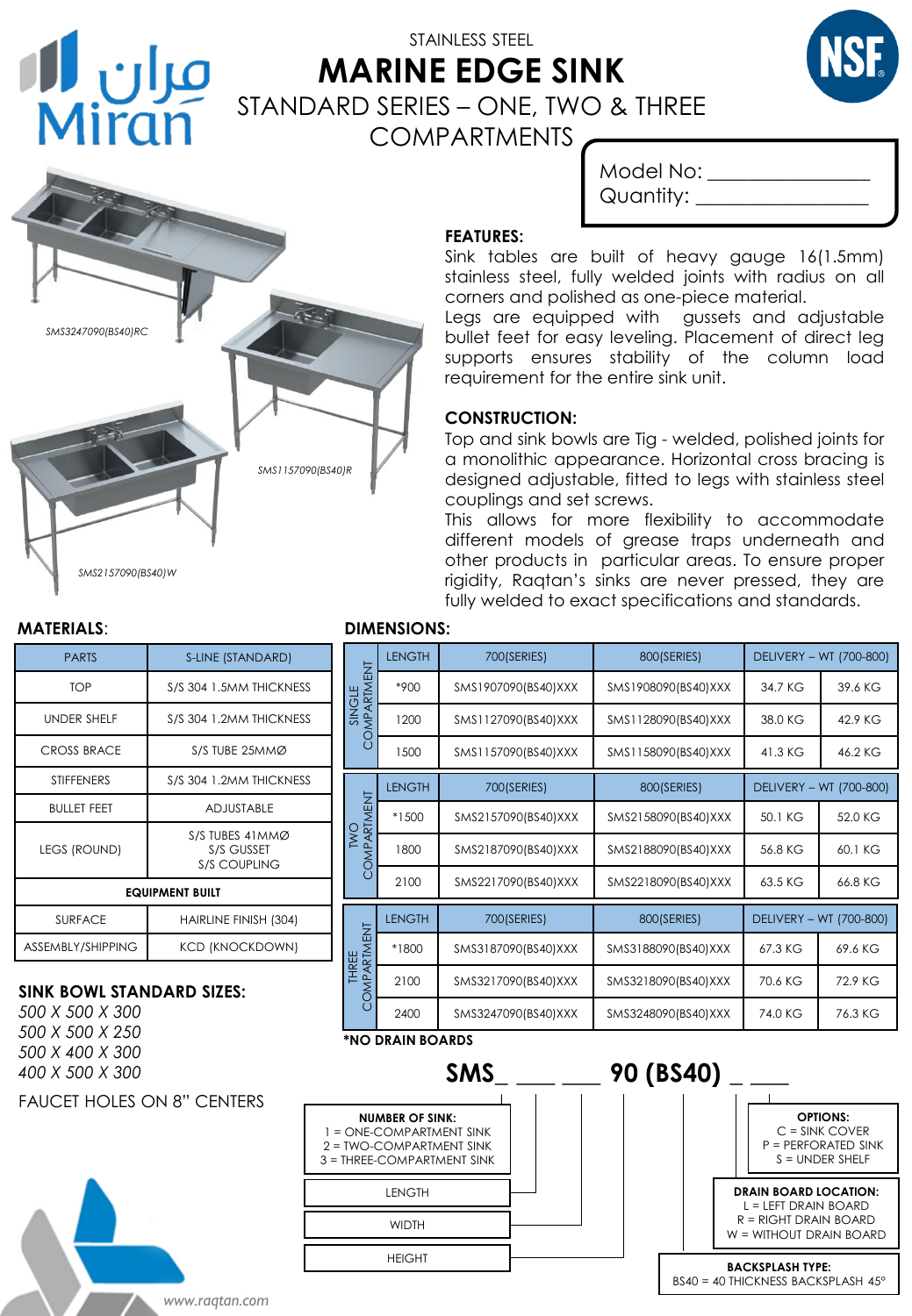

# STAINLESS STEEL **MARINE EDGE SINK STAINLESS STEEL**<br>MARINE EDGE SINK STANDARD SERIES – ONE, TWO & THREE COMPARTMENTS

## **MINIMUM AND MAXIMUM SINK TABLE LENGTH:**

| NO. OF COMPARTMENTS            | <b>BOWL SINK SIZE (LxW)</b> | MIN. LENGTH (MM) | MAX. LENGTH (MM) |
|--------------------------------|-----------------------------|------------------|------------------|
| <b>SINGLE COMPARTMENT</b>      | 500X500                     | 630              | 1500             |
|                                | 400X500                     | 530              | 1500             |
| <b><i>IWO COMPARTMENTS</i></b> | 500X500                     | 1180             | 1800             |
|                                | 400X500                     | 980              | 1800             |
| <b>THREE COMPARTMENTS</b>      | 500X500                     | 1730             | 2400             |
|                                | 400X500                     | 1430             | 2400             |

## **ACCESSORIES AND OPTIONS(+):**

*www.raqtan.com*



*Raqtan encourages you to customize products to your specifications.* Special customize configuration available upon request - kindly note this will include additional charges.